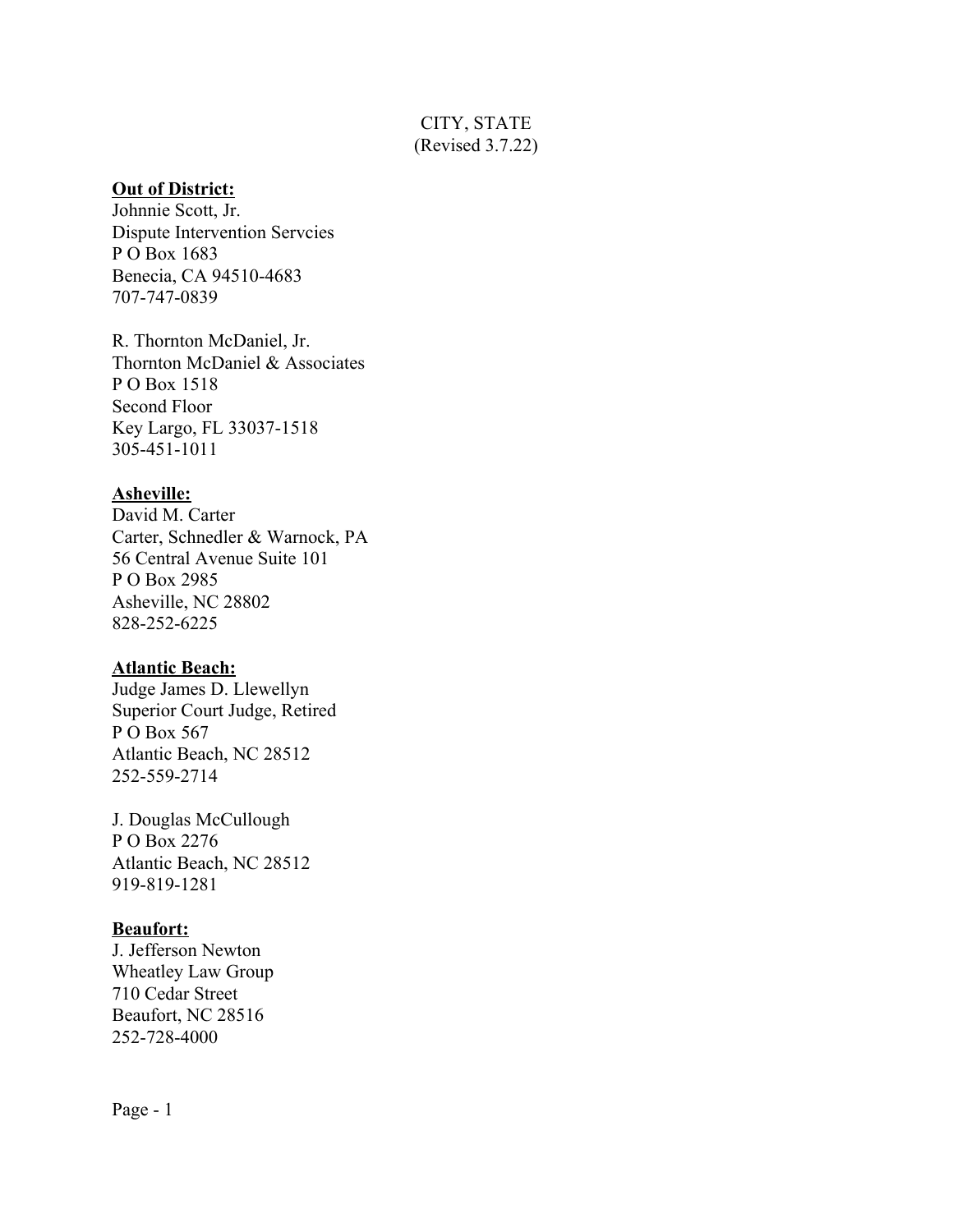## **Blowing Rock:**

R. Howard Grubbs 197 George View Drive Blowing Rock, NC 28605 828-295-5070

#### **Carrboro:**

Sara A. Conti US Bankruptcy Trustee P O Box 939 Carrboro, NC 27510 919-967-3375

#### **Cary:**

Asa L. Bell, Jr. Bell & Vincent-Pope, P.A. 1000 Centre Green Way Suite 200 Cary, NC 27413 919-755-1068

Jeffrey A. Carr Attorney at Law 6825 Palaver Lane Cary, NC 27519 919-930-5472

Lorrie Dollar Mediator and Attorney at Law P O Box 1477 Cary, NC 27512 919-622-1301

Richard W. Ellis Ellis & Winters 1100 Crescent Green Suite 200 Cary, NC 27518 919-865-7007

Christie M. Foppiano Foppiano Mediations P O Box 4661 Cary, NC 27519-4661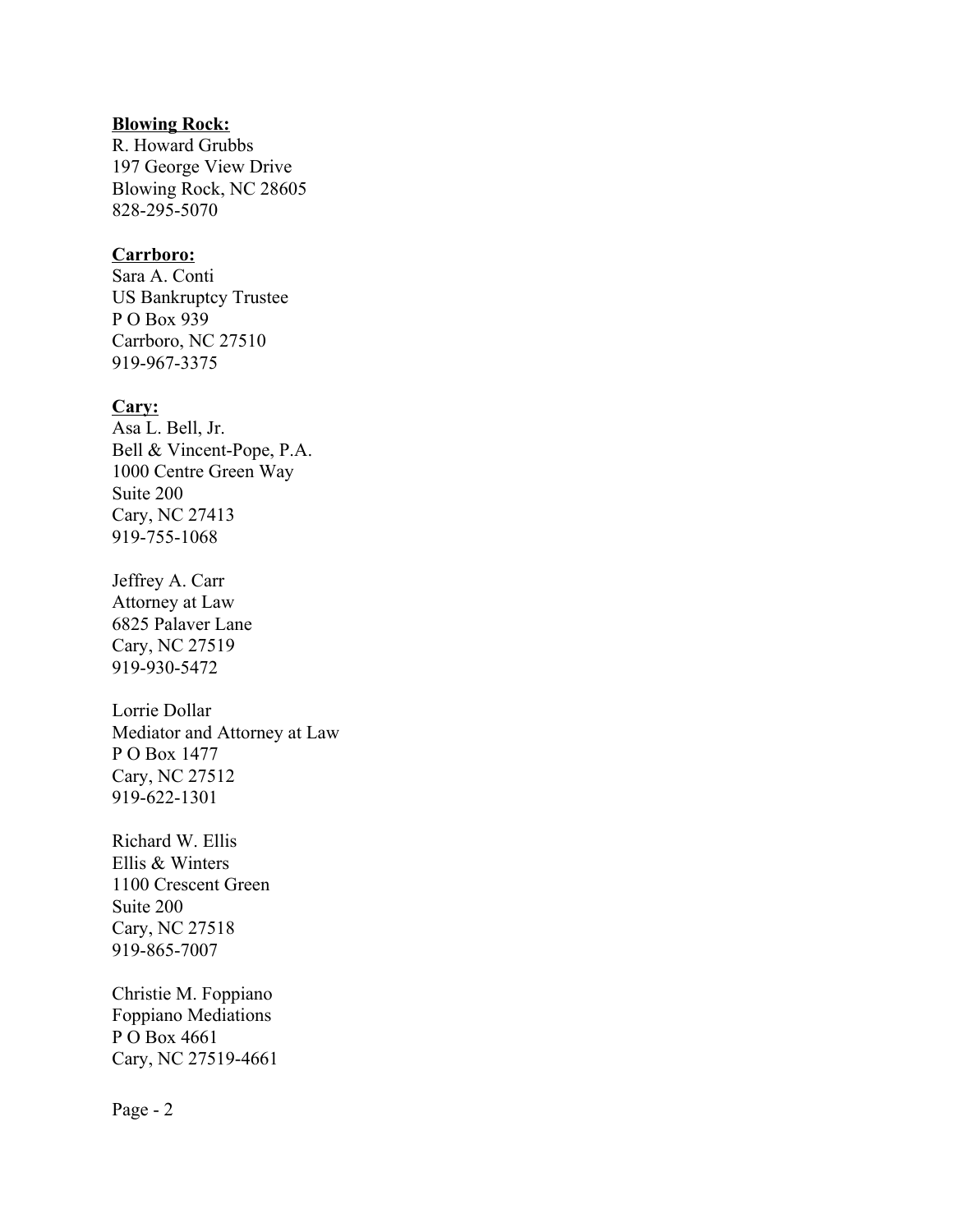#### 919-632-1715

R. Matthew Van Sickle Van Sickle Law PC 201 Shannon Oaks Circle Suite 200 Cary, NC 27511 919-279-3908

# **Cedar Grove:**

M. Lynette Hartsell Attorney at Law 1010 Lakeview Drive Cedar Grove, NC 27321 919-732-1277

#### **Chapel Hill:**

William D. Bernard Brown & Bunch PLLC 101 N. Columbia Street Chapel Hill, NC 27517 919-968-1111

Leanne Nease Brown Brown & Bunch PLLC 101 N. Columbia Street Suite 100 Chapel Hill, NC 27516 919-968-1111

Melinda Evans 111 MacRae Court Chapel Hill, NC 27516 919-969-8767

Gregory Alan Heafner 1510 Twisted Oak Drive Suite 303 Chapel Hill, NC 27516 919-967-8122

James R. Hubbard Law Offices of James R. Hubbard PLLC 2308 Environ Way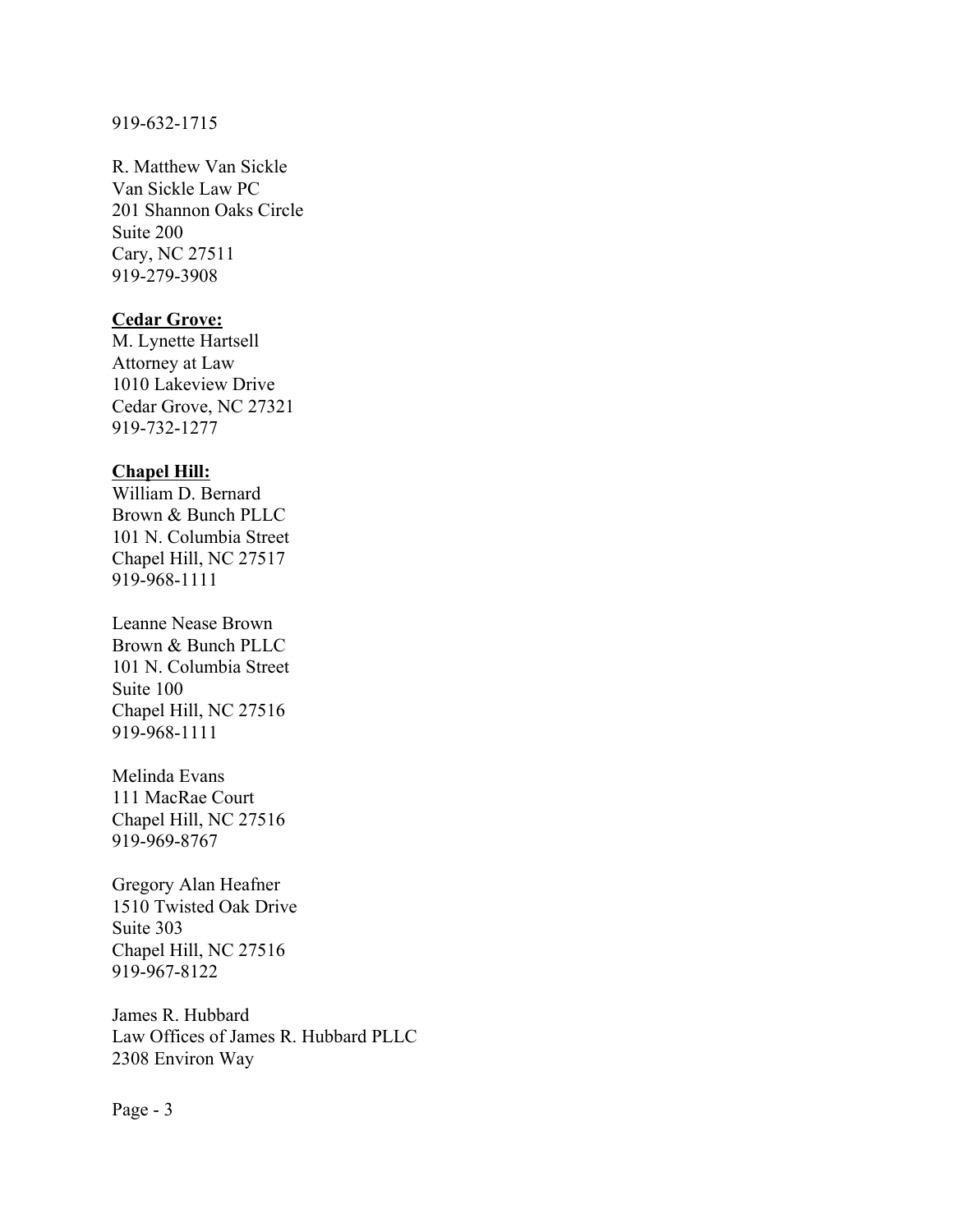Chapel Hill, NC 27517 919-928-0367

Howard L. Kastel 10393 Holt Chapel Hill, NC 27517 919-933-9181

J. Anderson Little Mediation, Inc. P O Box 16205 Chapel Hill, NC 27514 919-967-6611

Donnell Van Noppen III Southern Environmental Law Center 200 W. Franklin Street Suite 330 Chapel Hill, NC 27516-2559 919-967-1450

David B. Zoffer ICALM Group 150 Meadow Run Drive Chapel Hill, NC 27517 919-932-2230

### **Charlotte:**

W. Thad Adams III Adams Law Group 201 S. College Street Suite 2350 Charlotte Plaza Charlotte, NC 28244 704-375-9249

Albert P. Allan Allan Law Firm PLLC 409 East Boulevard Charlotte, NC 28203 704-371-5605

R. Frost Branon, Jr. Attorney at Law 1235-E East Boulevard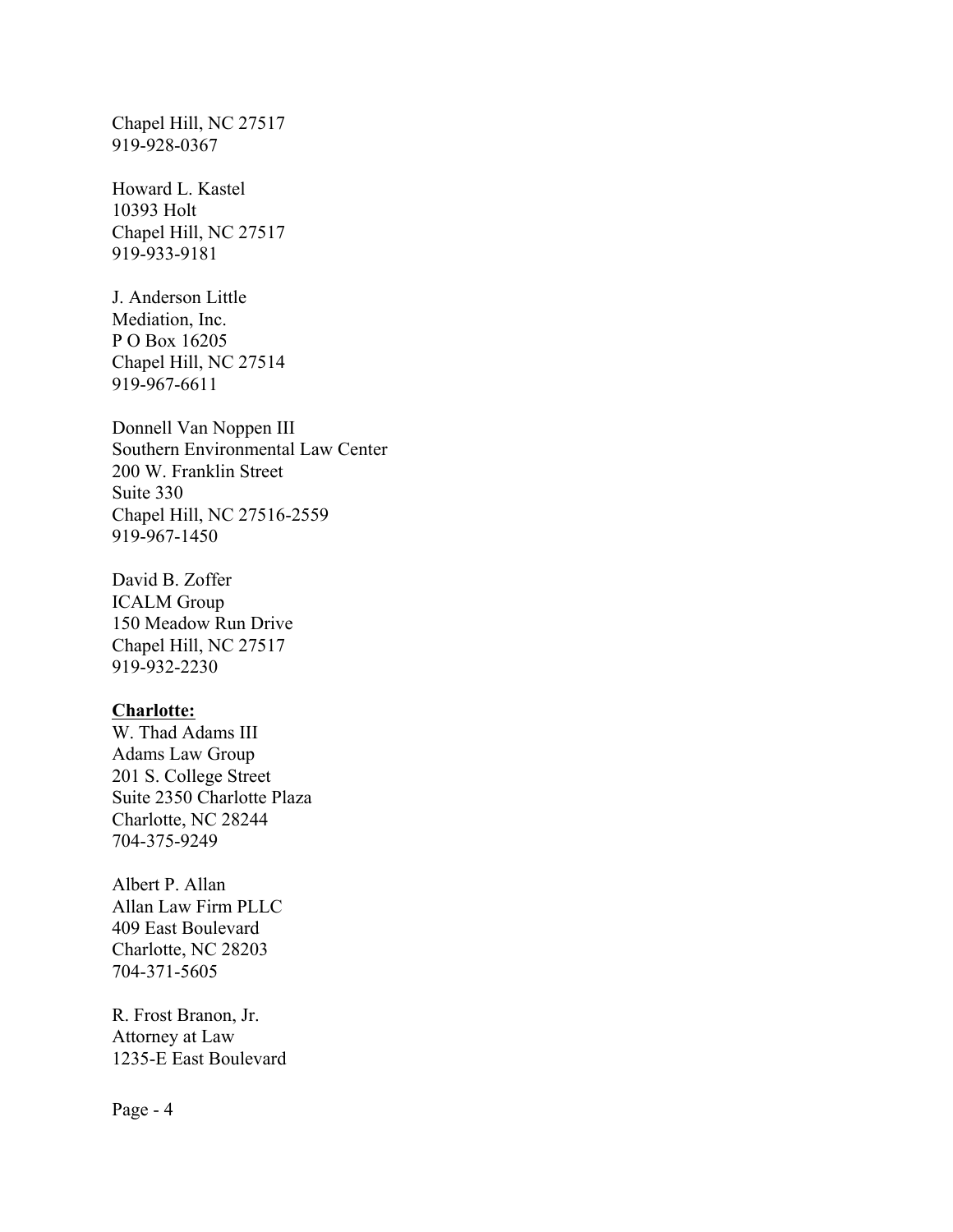Suite 163 Charlotte, NC 28302 800-335-3886

Robert M. Burroughs, Sr. 2121 Sutton Springs Rd. Charlotte, NC 28226-6479 704-362-2121

Jim D. Cooley Womble Bond Dickinson LLP One Wells Fargo Center 301 South College Street Suite 3500 Charlotte, NC 28202-6037 704-331-4900

Stephen Dunn Miles Mediation & Arbitration 6101 Carnegie Blvd. Suite 450 Charlotte, NC 28209 704-608-6063

L. Michelle Gessner ELM - Employment Law Mediations G.G. Galloway House 602 East Morehead Street Charlotte, NC 28202 704-626-1543

Todd M. Hess Barwell Whaley Patterson & Helms PLLC Ballantyne One 15730 Brixham Hill Ave. Suite 300 Charlotte, NC 28277 980-213-6929

Richard Kane 2115 Roswell Avenue Charlotte, NC 28207 704-469-1889

Raymond E. Owens, Jr. Higgins & Owens PLLC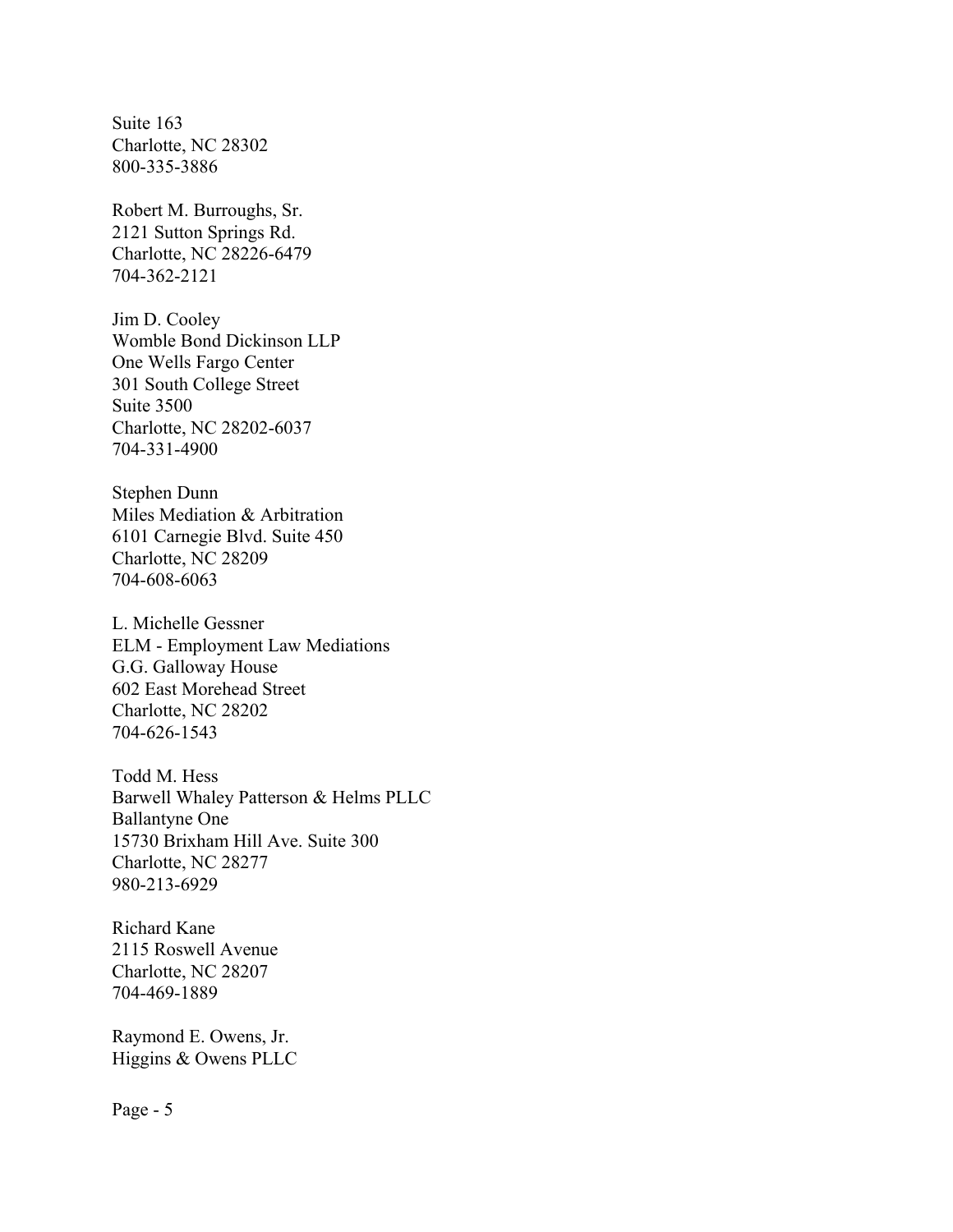424 East Boulevard Charlotte, NC 28203 704-295-4509

Phillip Van Hoy Van Hoy Reutlinger Adams & Dunn PLLC 737 East Boulevard Charlotte, NC 28203 704-375-6022

Angelique R. Vincent-Hamacher Robinson Bradshaw & Hinson 101 North Tryon Street Suite 1900 Charlotte, NC 28246 704-377-8357

#### **Durham:**

Anne Micheaux Akwari 4420 Farrington Road Durham, NC 27707 919-201-4555

Robert A. Beason Beason & Ellis Conflict Resolution, LLC 2741 University Drive P O Box 52270 Durham, NC 27717-2270 919-419-9979

James L. Conner II 311 East Main Durham, NC 27701 919-749-9943

Douglas DeBank 3622 Lyckan Pkwy. Suite 1008 Durham, NC 27707 919-493-2042

Daily J. Derr Daily J. Derr PA P O Box 51266 Durham, NC 27717-1266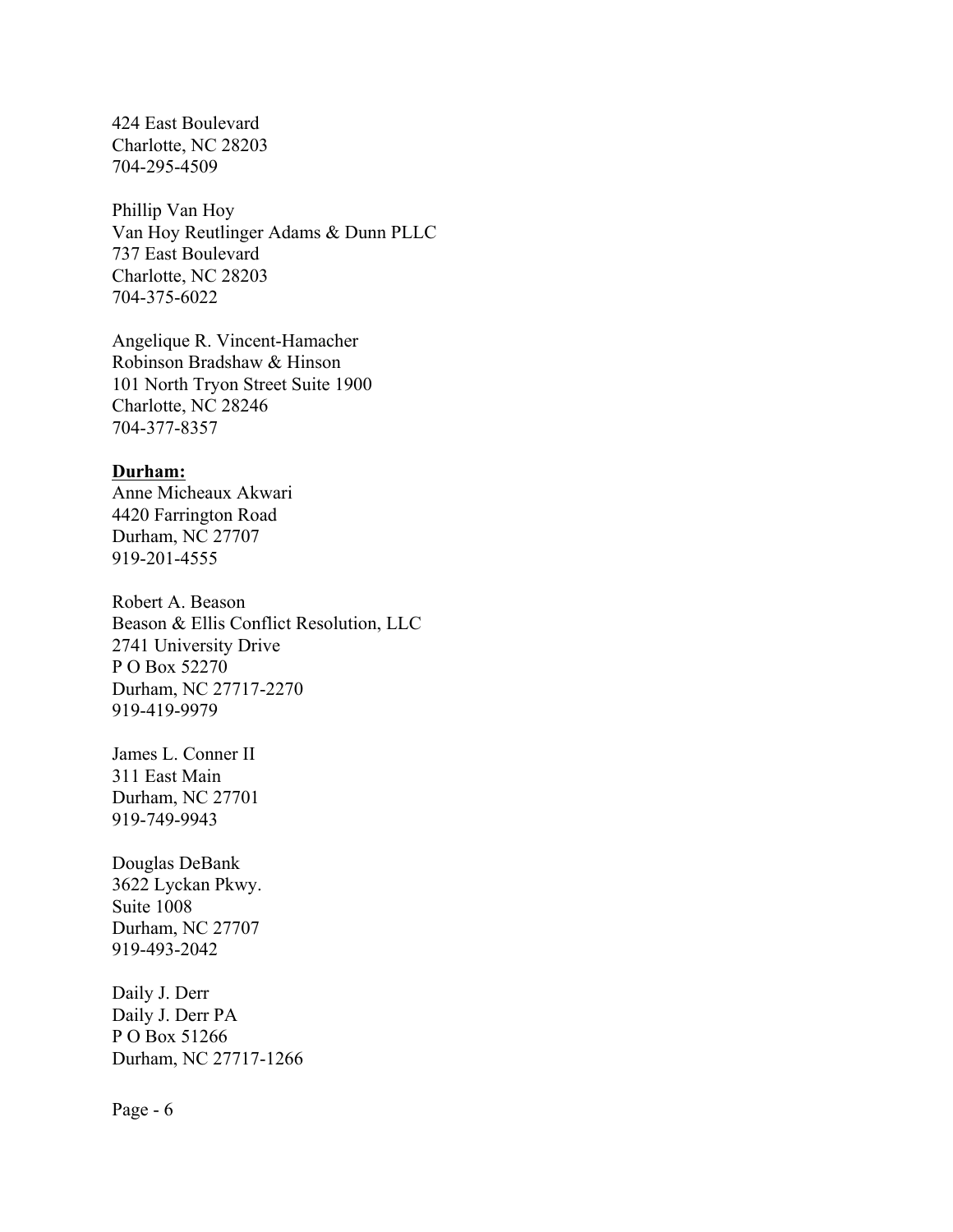#### 919-419-1265

Rene Stemple Ellis Beason & Ellis Conflict Resolution LLC 2741 University Drive P O Box 52270 Durham, NC 27717-2270 919-419-9979

Lynn Fontana 115 East Main Street Durham, NC 27701-3601 919-682-4900

Judge David Q. LaBarre 1007 Pine Valley Drive Durham, NC 27712 919-479-4818

Anne R. Slifkin Dispute Resolution 1309 Oakland Avenue Durham, NC 27705 919-215-9912

Mitch Tuchman Morningstar Law Group 112 W. Main Street, Second Floor Durham, NC 27701-3604 919-590-0390

## **Elizabeth City:**

L.P. Hornthal Hornthal Riley Ellis & Maland LLP P O Box 220 Elizabeth City, NC 27907-0220 252-335-0871

## **Emerald Isle:**

Arnold M. Stone 8752 Reed Drive Suite 3 Emerald Isle, NC 28594 252-354-5515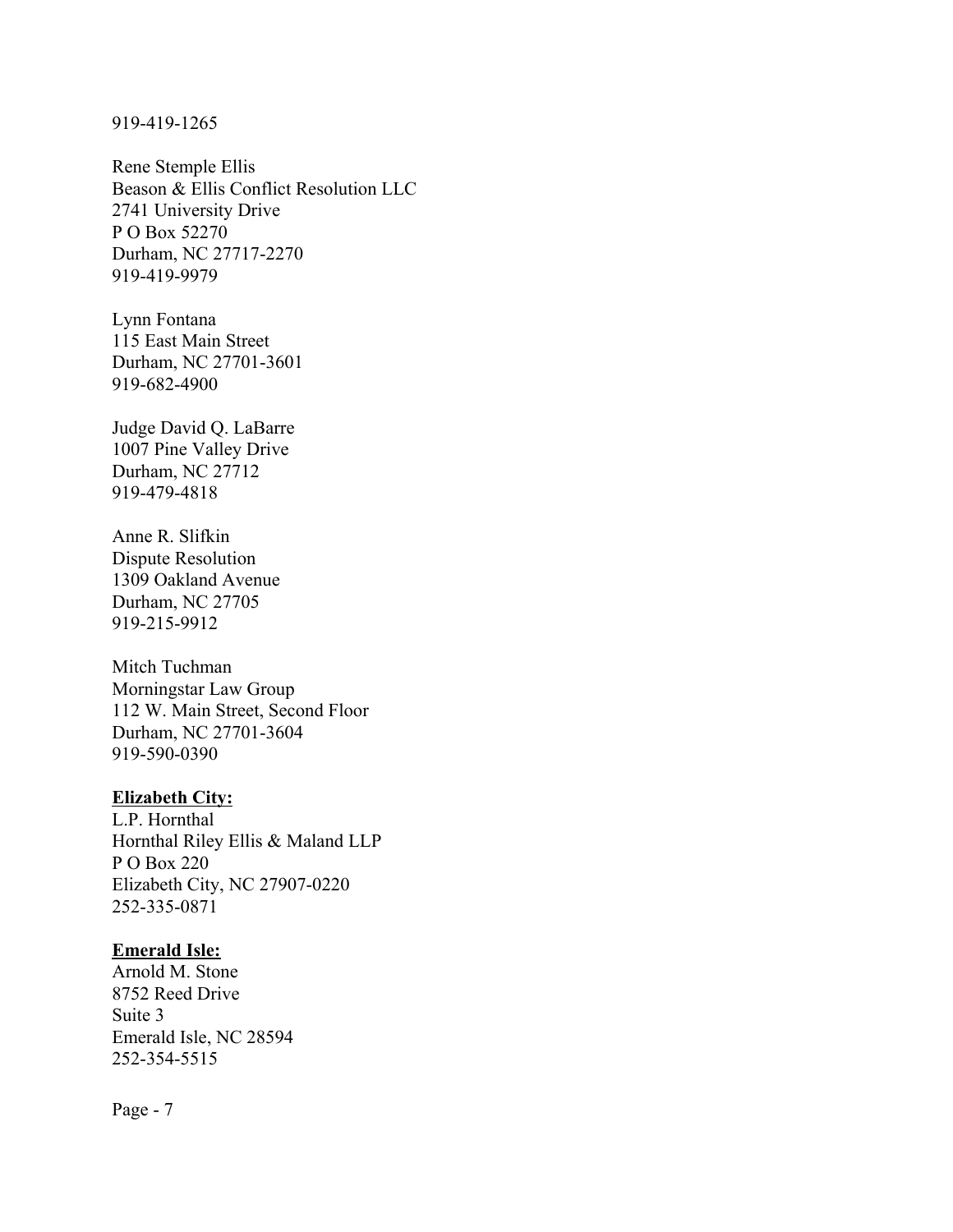## **Fayetteville:**

T. Alan Pittman Alan Pittman & Associates 2413 Robeson Street Suite 7 P O Box 53612 Fayetteville, NC 28305 910-486-0992

John M. Tyson 101 Hay Street Suite 2 Fayetteville, NC 28301-5649 910-322-1898

## **Greensboro:**

Richard D. Conner Conner Gwyn Schenck PLLC P O Box 20744 Greensboro, NC 27401 336-369-8288

Benjamin F. Davis, Jr. 3027 Redford Drive Greensboro, NC 27408 336-282-2095

Ken Doss Professional Mediation LLC 111-E Shore Lake Drive Greensboro, NC 27455 336-508-7902

A. Holt Gwyn Conner Gwyn Schenck PLLC 306 East Market Street Suite One Greensboro, NC 27401 336-691-9222

Jonathan R. Harkavy Patterson Harkavy LLP 101 South Elm Street P O Box 51 Greensboro, NC 27401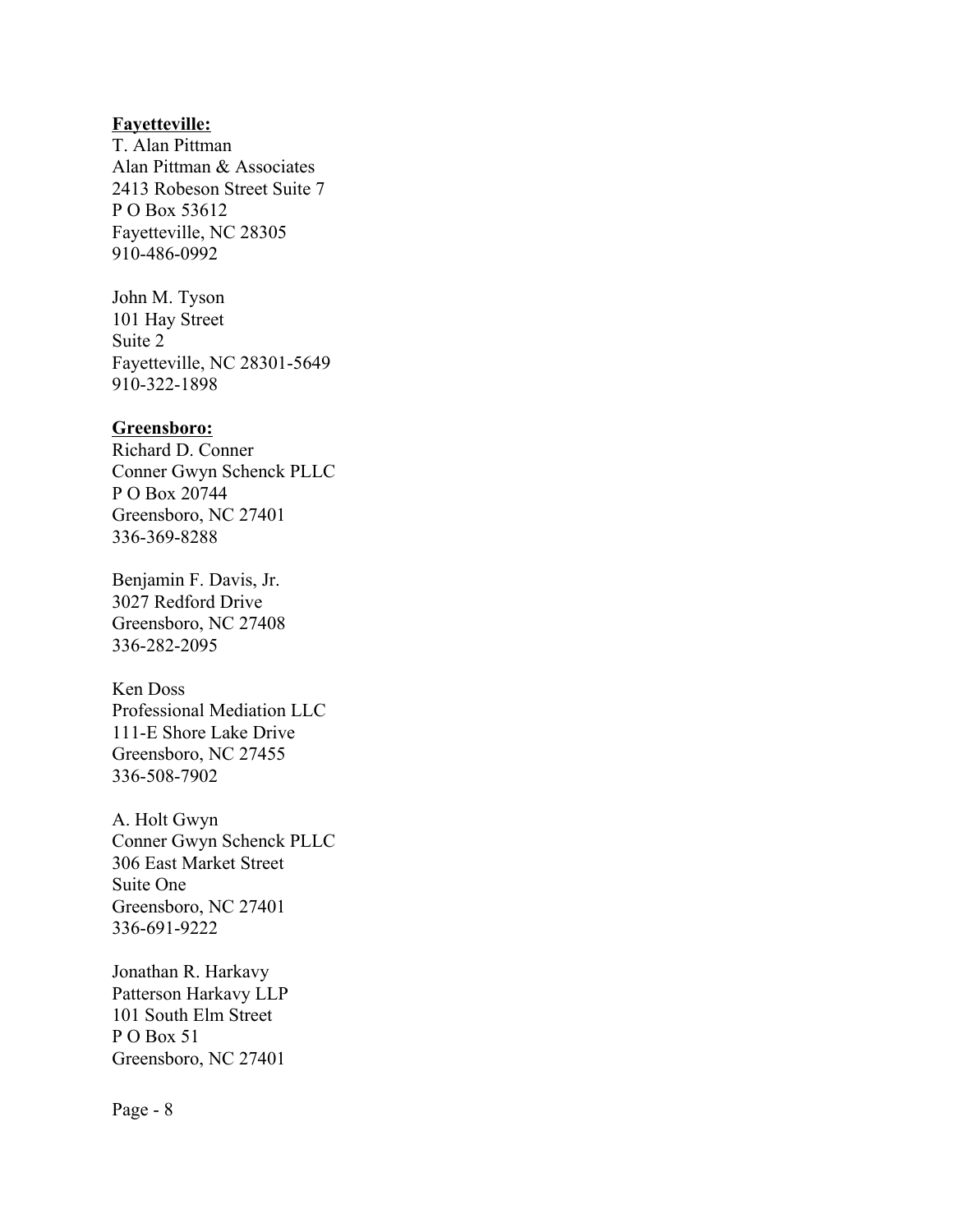336-370-4200

Robert N. Hunter, Jr. Higgins Benjamin 301 N. Elm street Suite 800 Greensboro, NC 27420-0570 336-276-1600

D. Beth Langley Hagan Davis Mangum Barrett & Langley PLLC 300 N. Green Street Suite 200 Greensboro, NC 27401 336-232-0680

James L. Lester MacCord Mason 1600 Wachovia Tower 300 North Green Street Greensboro, NC 27401 336-273-4422

John W. Lunsford Law Offices of John W. Lunsford P O Box 41056 Greensboro, NC 27404-1056 336-908-1414

Lucius W. Pullen 15-C Foundation Manor Drive Greensboro, NC 27405 336-230-0667

#### **Greenville:**

Robert R. Browning  $200$  E.  $4<sup>th</sup>$  Street P O Box 859 Greenville, NC 27835-0859 252-758-6530

Charles Hardee Brantly Jenkins Riddle Hardee & Hardee P O Box 924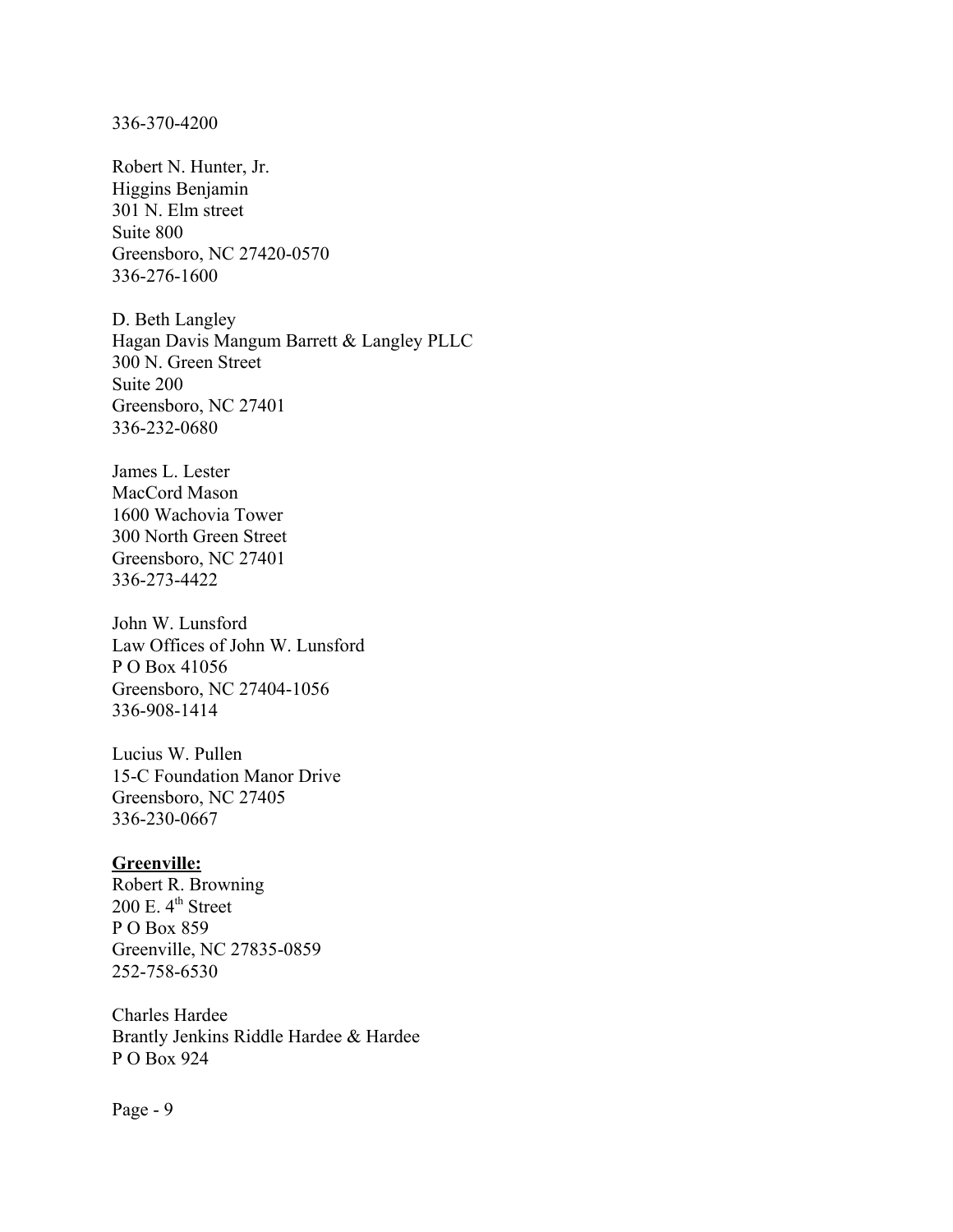202 E. Arlington Road Greenville, NC 27835 252-355-1998

Gary Wayne Hardee Hardee & Hardee P O Box 924 202 E. Arlington Road Greenville, NC 27835 252-355-1998

Mickey A. Herrin Herrin & Morano 210 S. Washington Street Greenville, NC 27835-0552 252-752-3104

Mary-Ann Leon The Leon Law Firm PC 704 Cromwell Drive Suite 5 Greenville, NC 27858 252-830-5366

## **Jacksonville:**

William J. Morgan The Law Office of William J. Morgan, P.A. P O Box Drawer 700 Jacksonville, NC 28541-0700 910-989-1234

Ronald E. VonLembke Attorney at Law 200 Valencia Drive Suite 103 Jacksonville, NC 28546 910-577-7771

#### **Kinston:**

John P. Marshall White & Allen, PA 106 South McLewean Street P O Box 3169 Kinston, NC 28502-3169 252-527-8000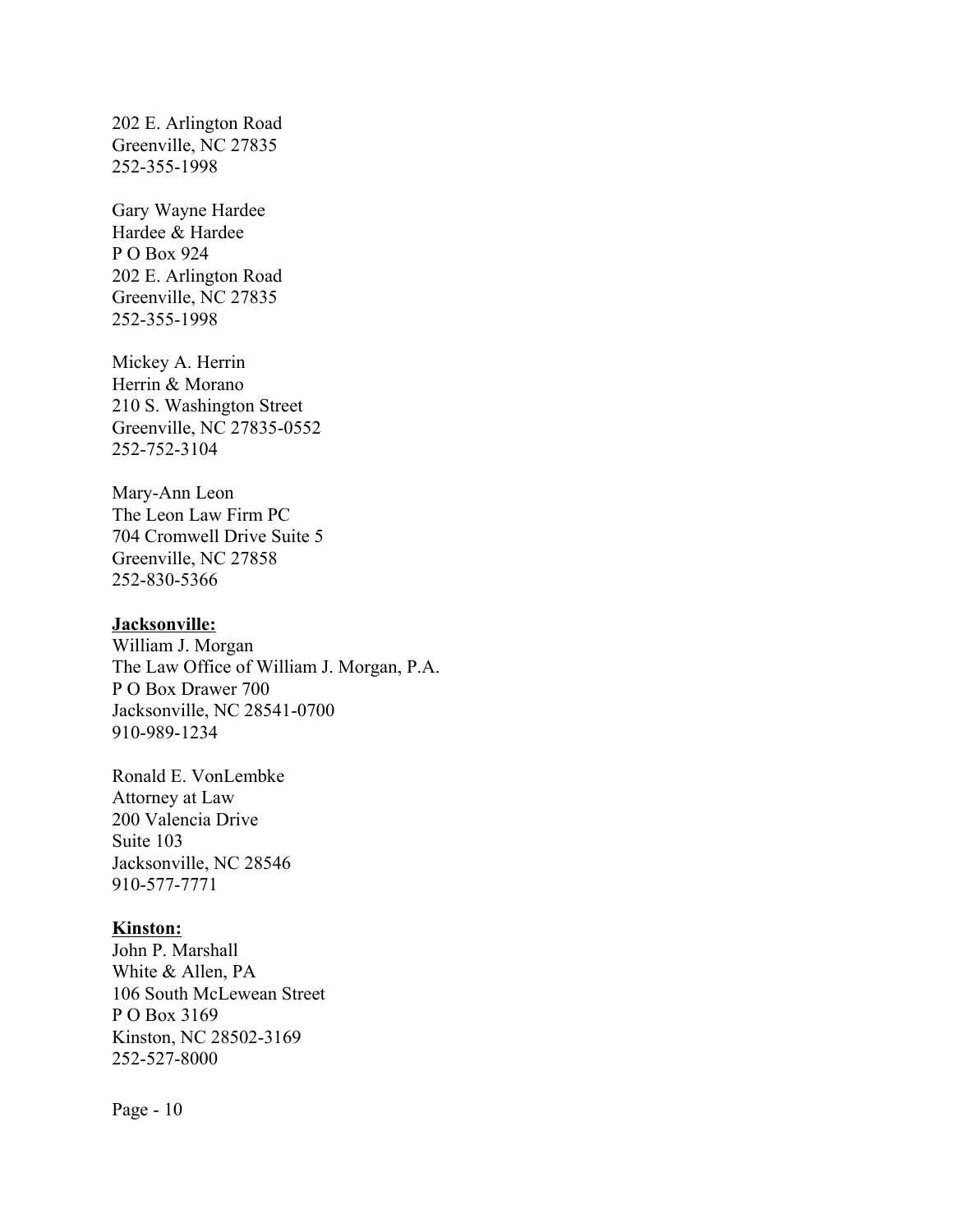Thomas J. White III White & Allen PA 106 MacLewean Street P O Box 3169 Kinston, NC 28502 252-527-8000

## **Kitty Hawk:**

Steven Michael Sharp Michael Outten & Graham P O Drawer 1027 Kitty Hawk, NC 27949 252-261-2126

David R. Tanis Attorney at Law 136 Cook Drive Kitty Hawk, NC 27949

#### **Louisburg:**

Charles M. Davis Dispute Resolutions, LLC 101 Church Street P O Drawer 708 Louisburg, NC 27549 919-496-2137

#### **New Bern:**

James M. Ayers II Ayers & Haidt PA 307 Metcalf Street P O Box 1544 New Bern, NC 28563 252-638-2955

Scott A. Hart Sumrell Sugg 416 Pollack Street P O Drawer 889 New Bern, NC 28563 252-633-3131

Charles K. McCotter, Jr. McCotter Ashton & Smith PA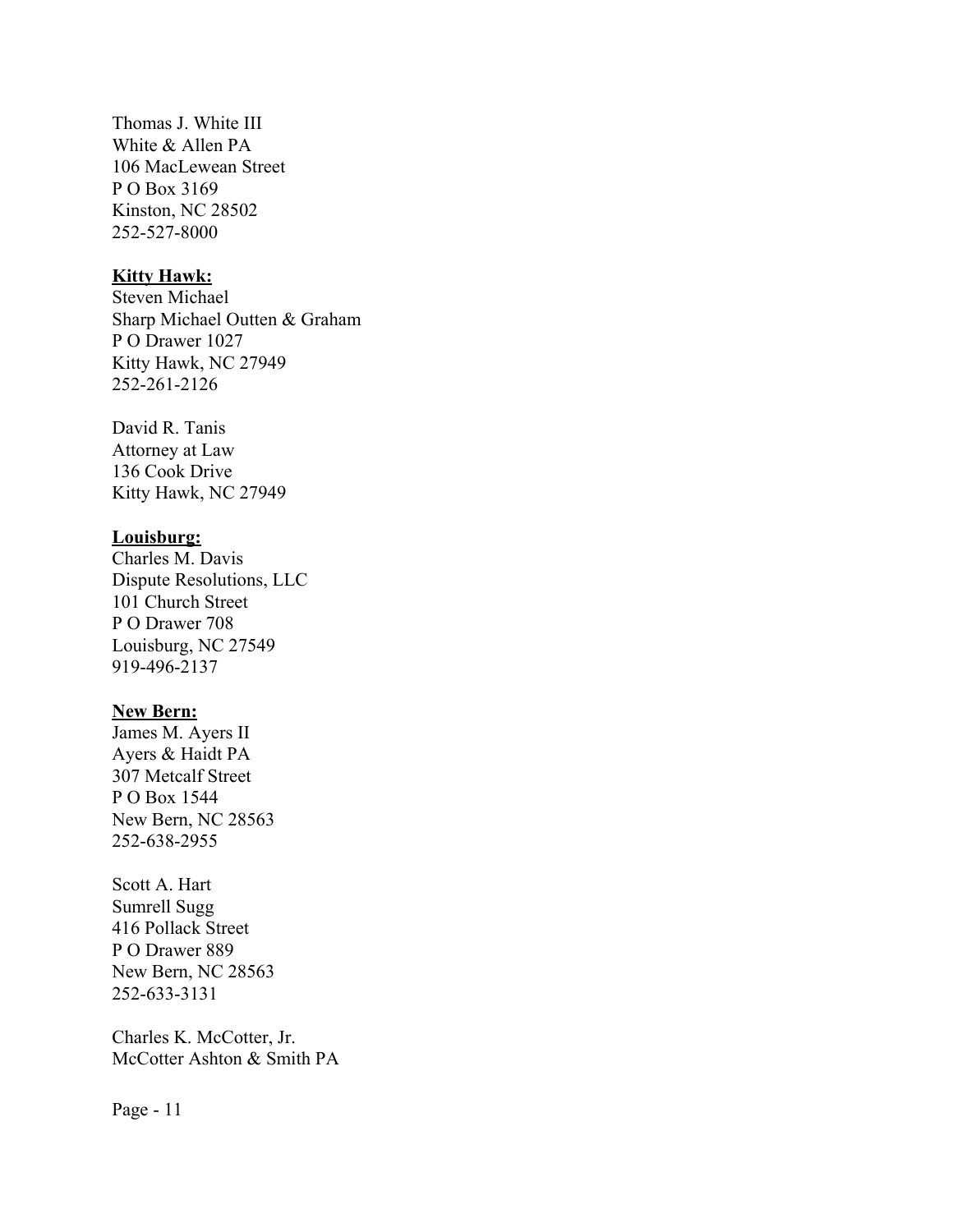3515 Trent Raod #14 New Bern, NC 28561 252-635-1005

John A.J. Ward John A. J. Ward PLLC 219 Pollack Street New Bern, NC 28560 252-633-4378

#### **Pike Mountain:**

M. Ann Anderson 214 East Marion Street P O Box 93 Pike Mountain, NC 27041 336-368-9621

#### **Pinehurst:**

Sam Q. Carlisle II P O Box 1209 Pinehurst, NC 28370 910-639-1628

## **Pittsboro:**

Roy J. Baroff 240 Buteo Ridge Pittsboro, NC 27312 919-542-2575

Charles W. Miller 288 East Street Suite 2004 P O Box 1549 Pittsboro, NC 27312 919-542-9820

#### **Raleigh:**

W. Sidney Aldridge Nicholls & Crampton PA P O Box 18237 Raleigh, NC 27619 919-781-1311

William P. Barrett Barrett Law Offices PLLC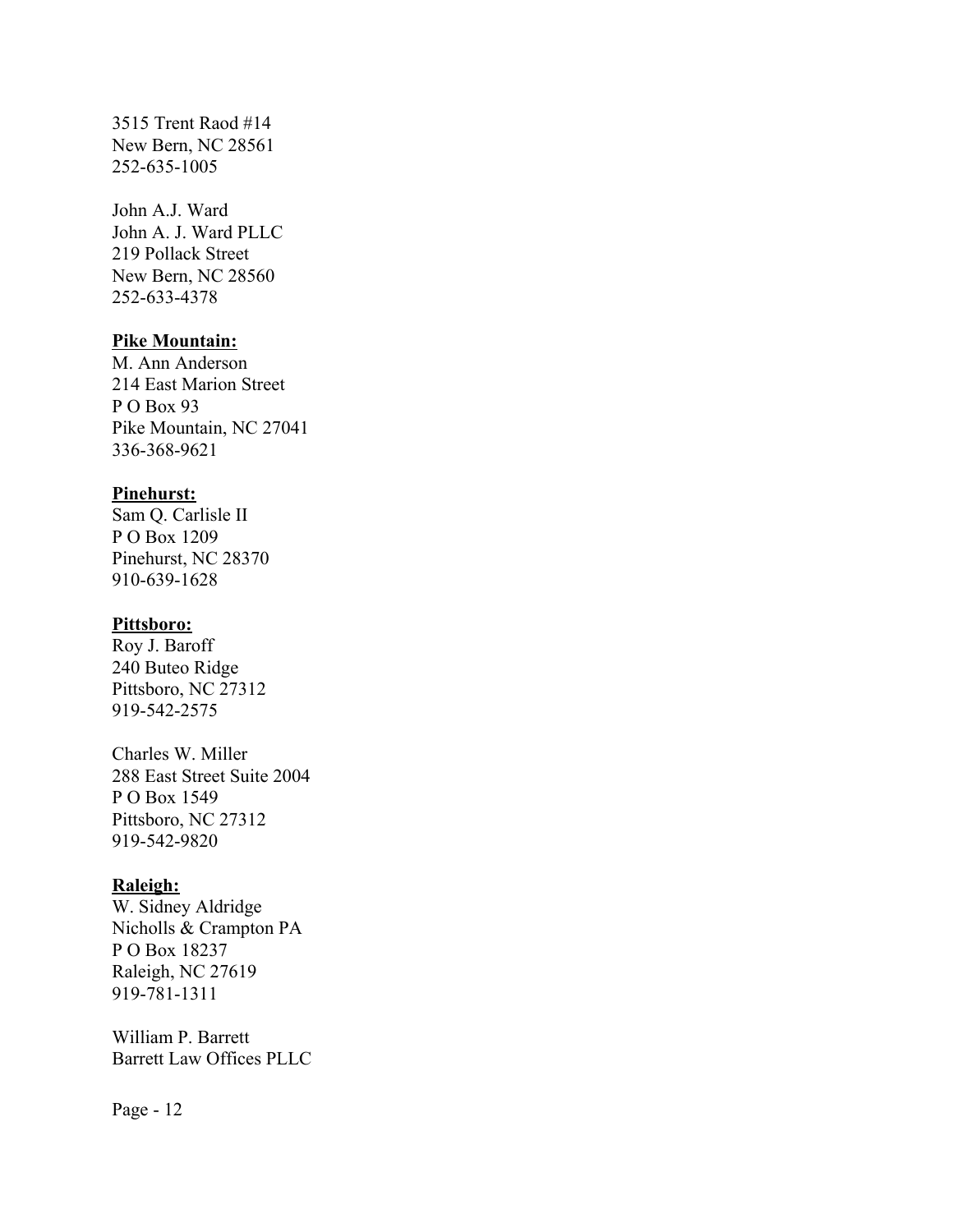5 W. Hargett Street Suite 910 Raleigh, NC 27601 919-999-2799

Dauna Bartley DL Bartley Law 13200 Strickland Road Suite 114-216 Raleigh, NC 27613-5252 919-283-1390

Calvin B. Bennett III The Bennett Law Firm P O Box 90574 Raleigh, NC 27675-0574 919-844-3989

Donald H. Beskind Twiggs Beskind Strickland Rabenau 150 Fayetteville Street Suite 1100 Raleigh, NC 27601 919-828-4357

James G. Billings Billings Law Firm 3737 Glenwood Avenue Suite 200 Raleigh, NC 27612-5515 919-573-1890

Richard T. Boyette Cranfill Sumner & Hartzog LLP 5420 Wade Park Blvd. Suite 300 Raleigh, NC 27607 919-863-8729

Anthony Brannon Brannon Strickland PLLC 107 Fayetteville Street Mall Suite 201 Raleigh, NC 27601 919-838-5295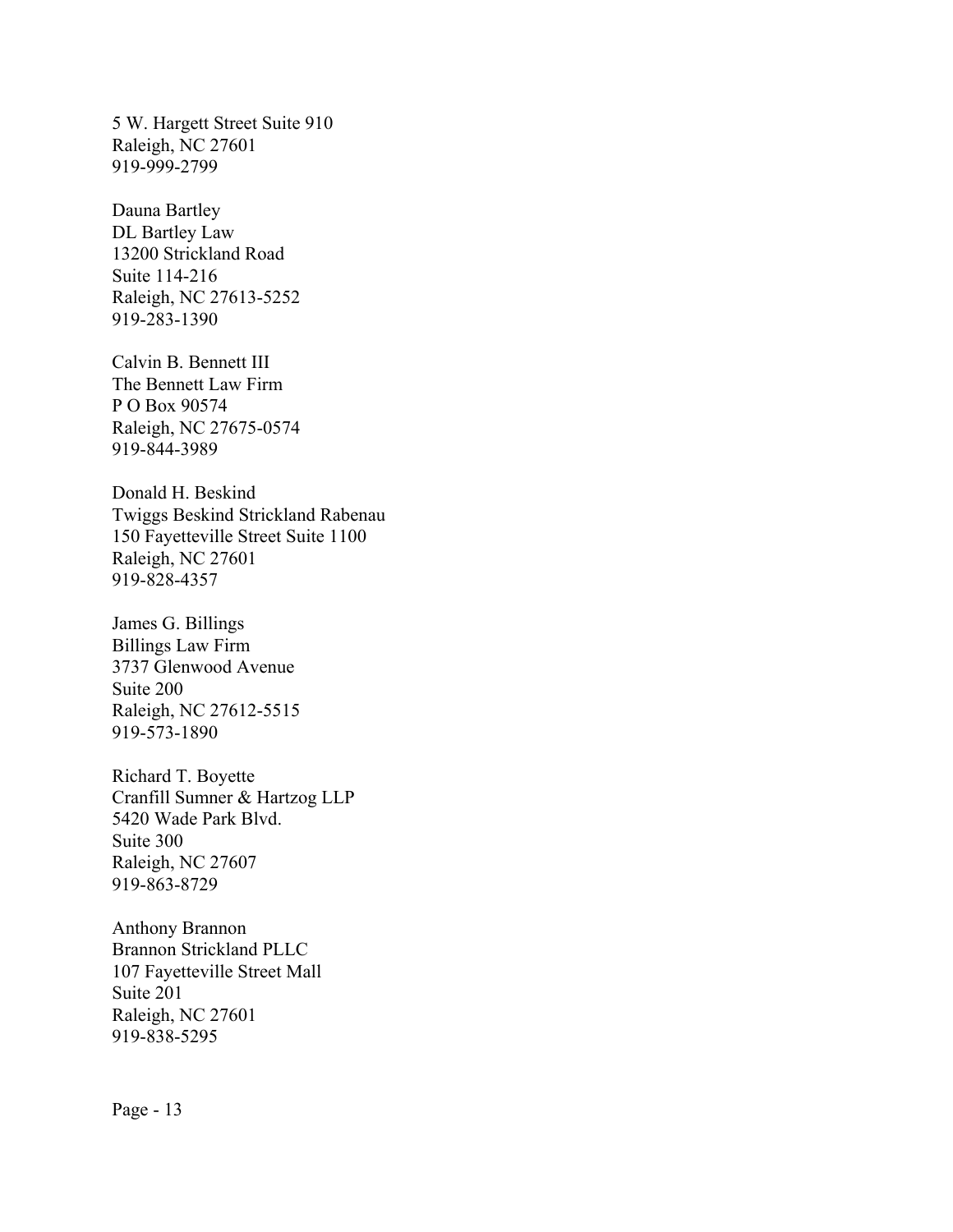R. Stephen Camp 3105 Glenwood Avenue Suite 201 Raleigh, NC 279612 919-571-2815

Jacqueline R. Clare Attorney at Law 1011 Vance Street Raleigh, NC 27608 919-755-9979

Denise Smith Cline Law Offices of Denise Smith Cline PLLC 16 North Boylan Avenue 919-926-0734

David S. Coats Bailey & Dixon LLP P O Box 1351 Raleigh, NC 27602 919-828-0731

Amos C. Dawson III Maupin Taylor & Ellis Highwoods Tower One, Suite 500 3200 Beechleaf Court Raleigh, NC 27604-1064 919-981-4000

L. Neal Ellis Hunton & Williams P O Box 109 Raleigh, NC 27602 919-899-3019

Stephen B. Epstein Poyner Spruill LLP P O Box 1801 Raleigh, NC 27602 919-783-2846

Richard Farrell 4900 Falls of Neuse Road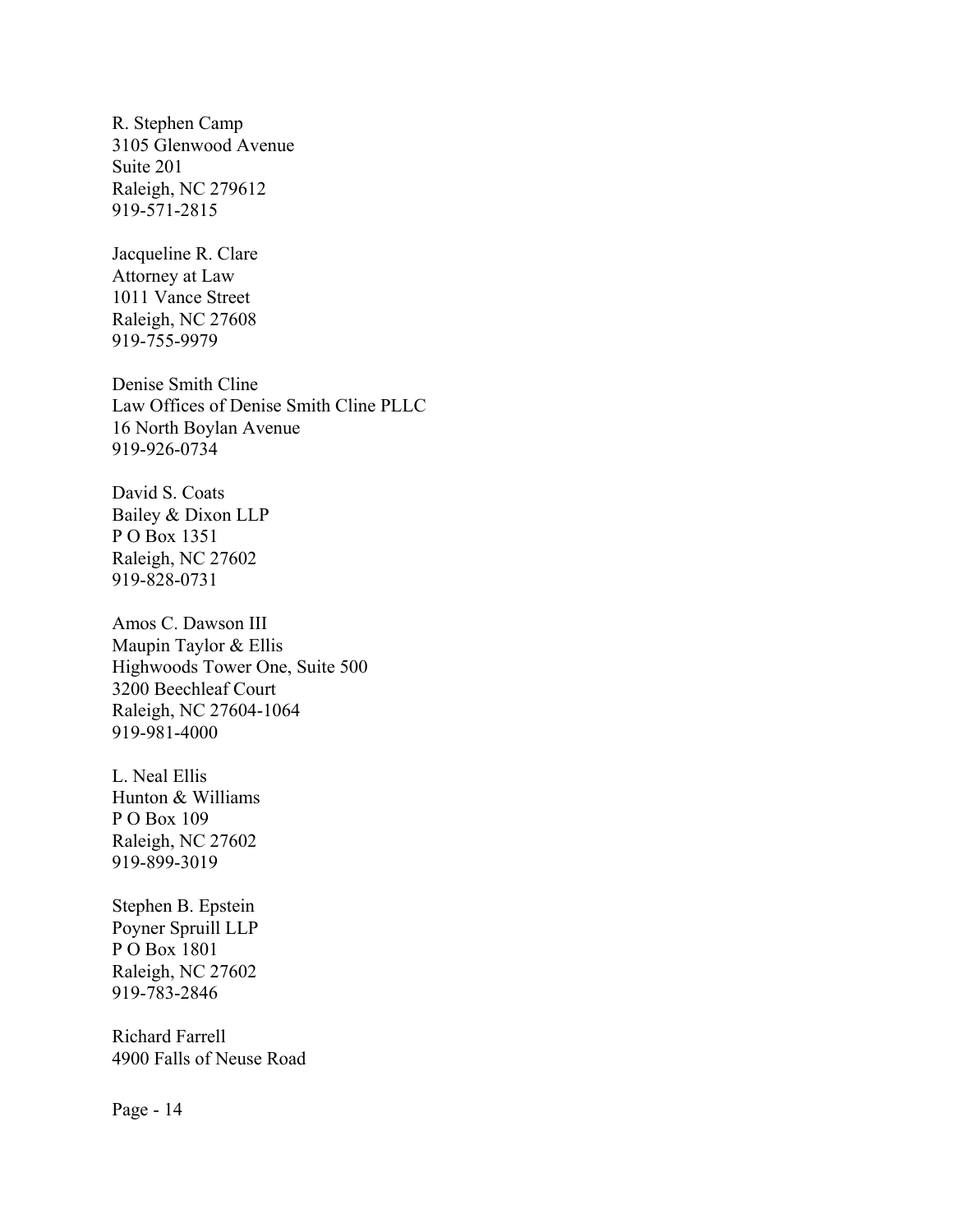Raleigh, NC 27609 919-872-0300

Jane Flowers Finch 1810 Craig Street Raleigh, NC 27605 919-828-5001 919-828-2478

Mark A. Finkelstein Smith Moore LLP P O Box 27525 Raleigh, NC 27611 919-755-8819

Paul Flick Flick Dispute Resolution 3321 Trillium Whorrel Court Raleigh, NC 27607 919-809-7346

James L. Gale Smith Moore Leatherwood Two Hannover Square Suite 2800 434 Fayetteville Street Raleigh, NC 27601 919-755-8763

John Geil P O Box 6753 Raleigh, NC 27628 919-510-8525

Henry W. Gorham Teague Campbell Dennis & Gorham 1621 Midtown Place Raleigh, NC 27609-9553 919-873-0166

Lucius Herman Harvin III C.A.L.M. Inc. P O Box 31208 Raleigh, NC 27622 800-783-5657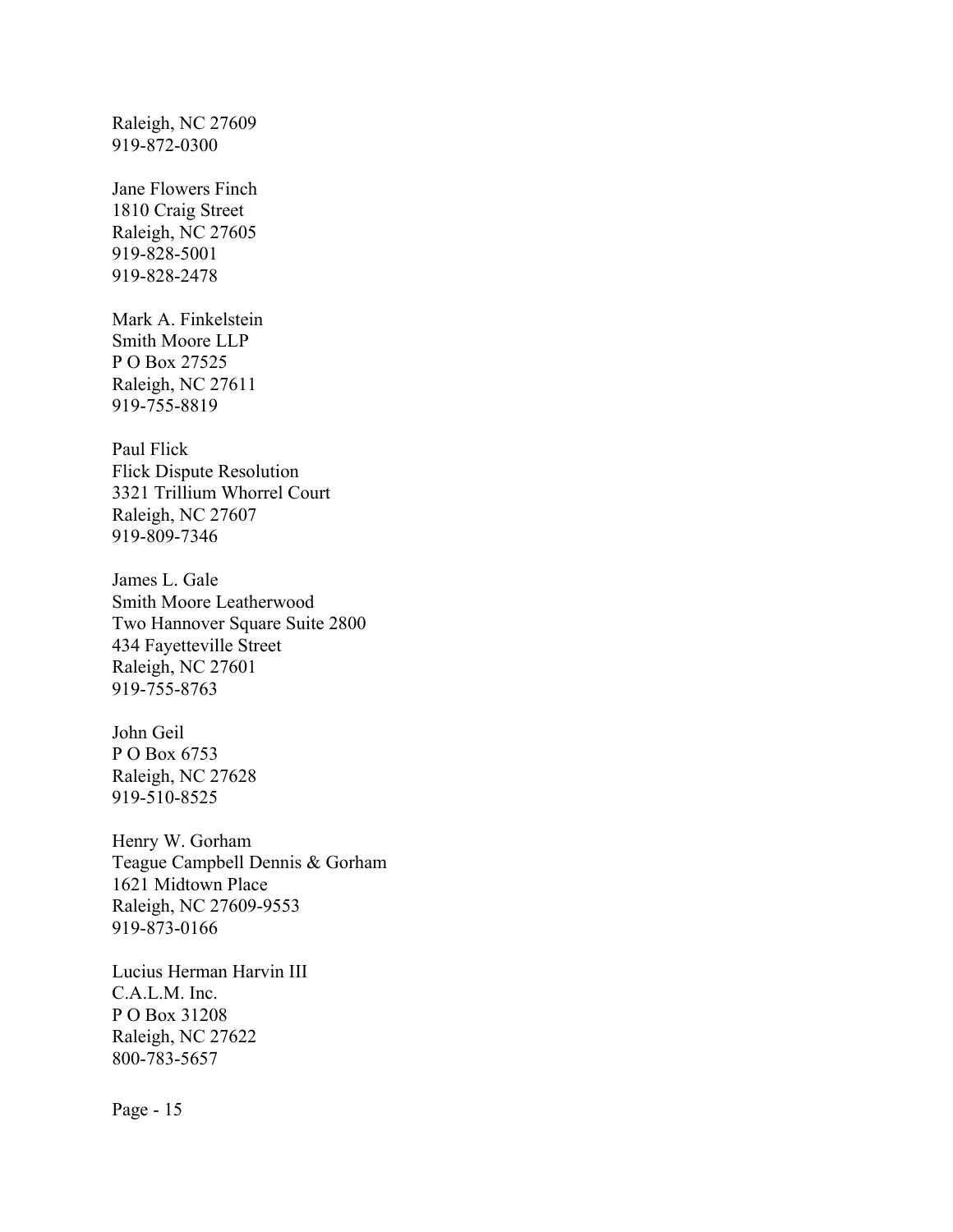Emmett Boney Haywood 3700 National Drive Suite 112 Raleigh, NC 27612 919-781-1371

Patricia Holland 1552 Iredell Dr. Raleigh, NC 27608 984-232-8014

Terry Richard Kane Poyner & Spruill 3600 Glenwood Avenue P O Box 10096 Raleigh, NC 27605 919-783-1035

Douglas W. Kenyon DW Kenyon PLLC 5823 Sentinel Drive Raleigh, NC 27609 919-604-3224

John McKinley Kirby 4801 Glenwood Avenue Suite 200 Raleigh, NC 27612 919-861-9050

Mark A. LaMantia LaMantia Law Offices, P.C. 8341-101 Bandford Way P O Box 97695 Raleigh, NC 27624-7695

James P. Laurie III The Law Office of James P. Laurie, III, PLLC 8311 Six Forks Road Suite 111 Raleigh, NC 27615 919-256-4455

Michele A. Ledo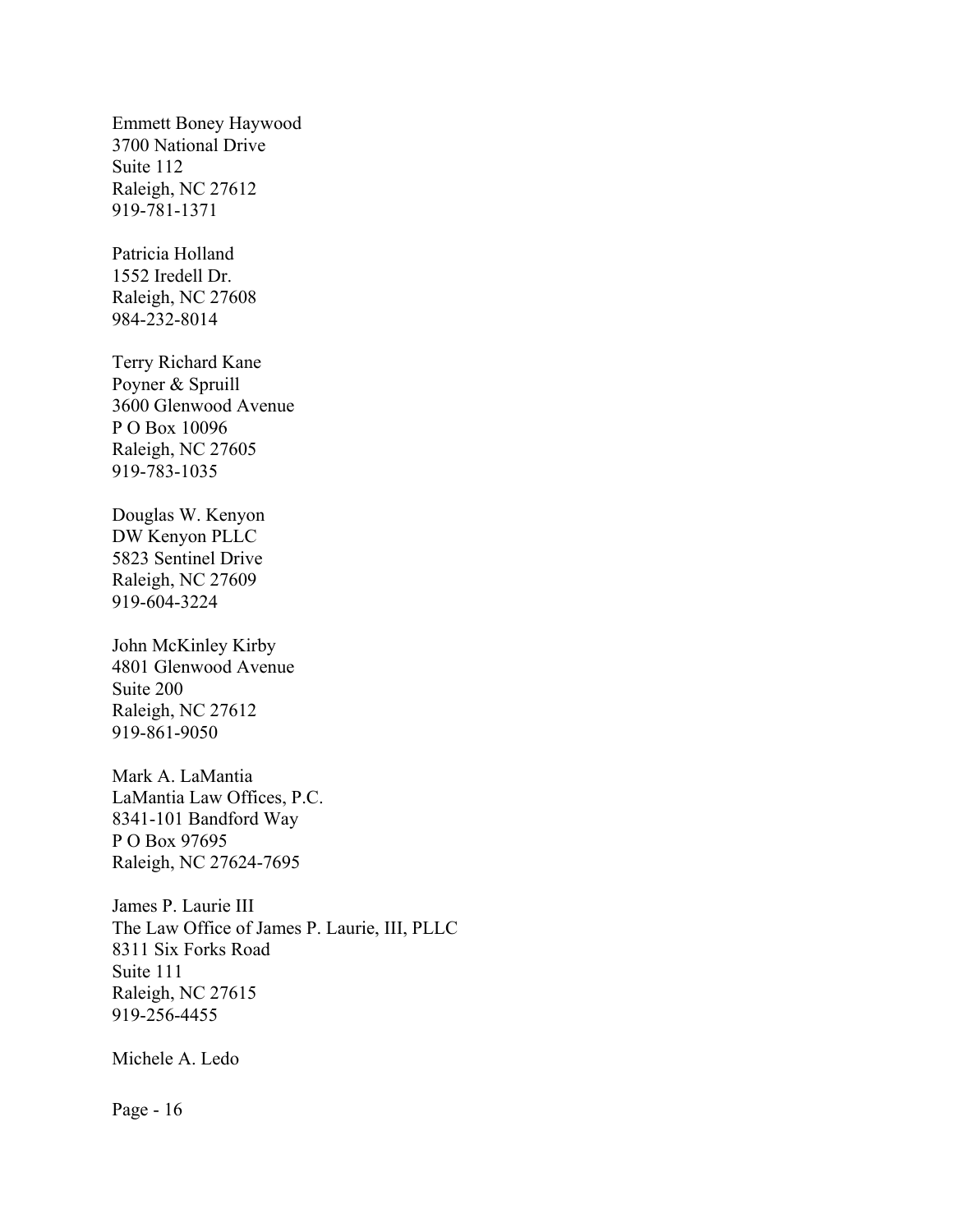The Law Offices of Michele A. Ledo PLLC 227 Elm Street Raleigh, NC 27061 919-835-1311

Pamela W. McAfee Ellis & Winters LLP 4131 Parklake Avenue Suite 400 P O Box 33550 (27636) Raleigh, NC 27612 919-865-7019

Elizabeth McCrodden Attorney at Law 811 Mordecai Drive Raleigh, NC 27604 919-835-5955

Richard C. McElroy III Triangle Securities 1301 Annapolis Drive Raleigh, NC 27608 919-838-3242

Michael T. Medford Manning Fulton & Skinner, P.A. P O Box 20389 Raleigh, NC 27619-0389 919-510-9241

Robert A. Meynardie Meynardie & Nanney, PLLC 5700 Six Forks Road Suite 201 Raleigh, NC 27609 919-747-7373

Emily A. Moseley Wood Jackson PLLC 1330 St. Mary's Street Suite 460 Raleigh, NC 27605 919-829-7394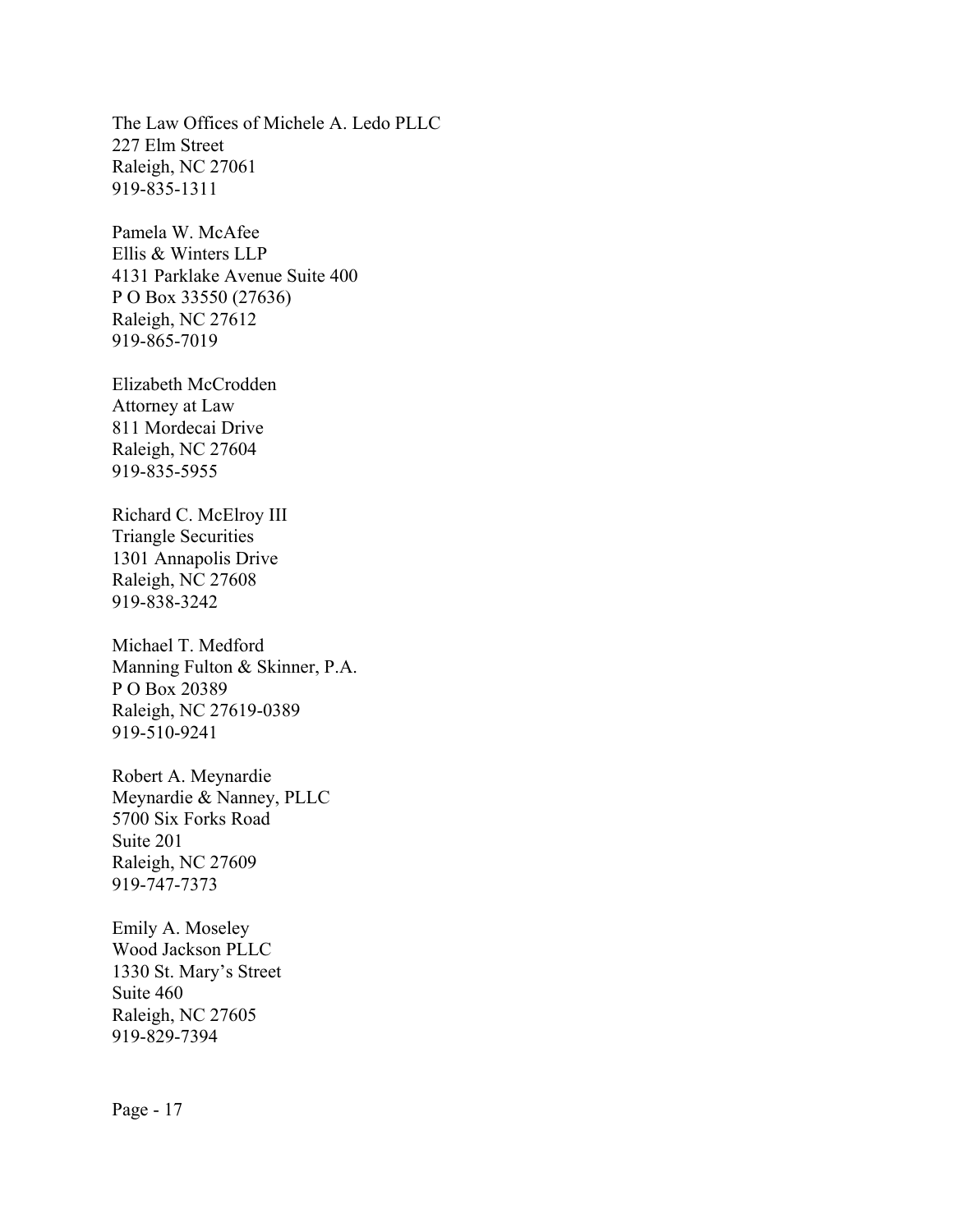Tara D. Muller Muller Law Firm 4801 Glenwood Avenue Suite 200 Raleigh, NC 27612 919-526-0001

Drew Nelson Willis Johnson & Nelson PLLC 1101 Hayes Street Suite 205 Raleigh, NC 27604 919-900-7668

K. Alan Parry Smith, Anderson, Blount, Dorsett, Mitchell & Jernigan, LLP Wells Fargo Capitol Center 150 Fayetteville Street Suite 2300 Raleigh, NC 27601 919-821-6621

Gary Stephen Parsons Troutman Sanders LLP 434 Fayetteville St. Suite 1900 P O Box 1389 Raleigh, NC 27602 919-835-4110

James K. Pendergrass, Jr. Pendergrass Law Firm PLLC 1511 Sunday Drive Suite 220 Raleigh, NC 27607 919-510-9559

J. Anthony Penry Penry Riemann PLLC 510 Glenwood Avenue Suite 319 Raleigh, NC 27603 919-833-9449

M. Elizabeth Perkinson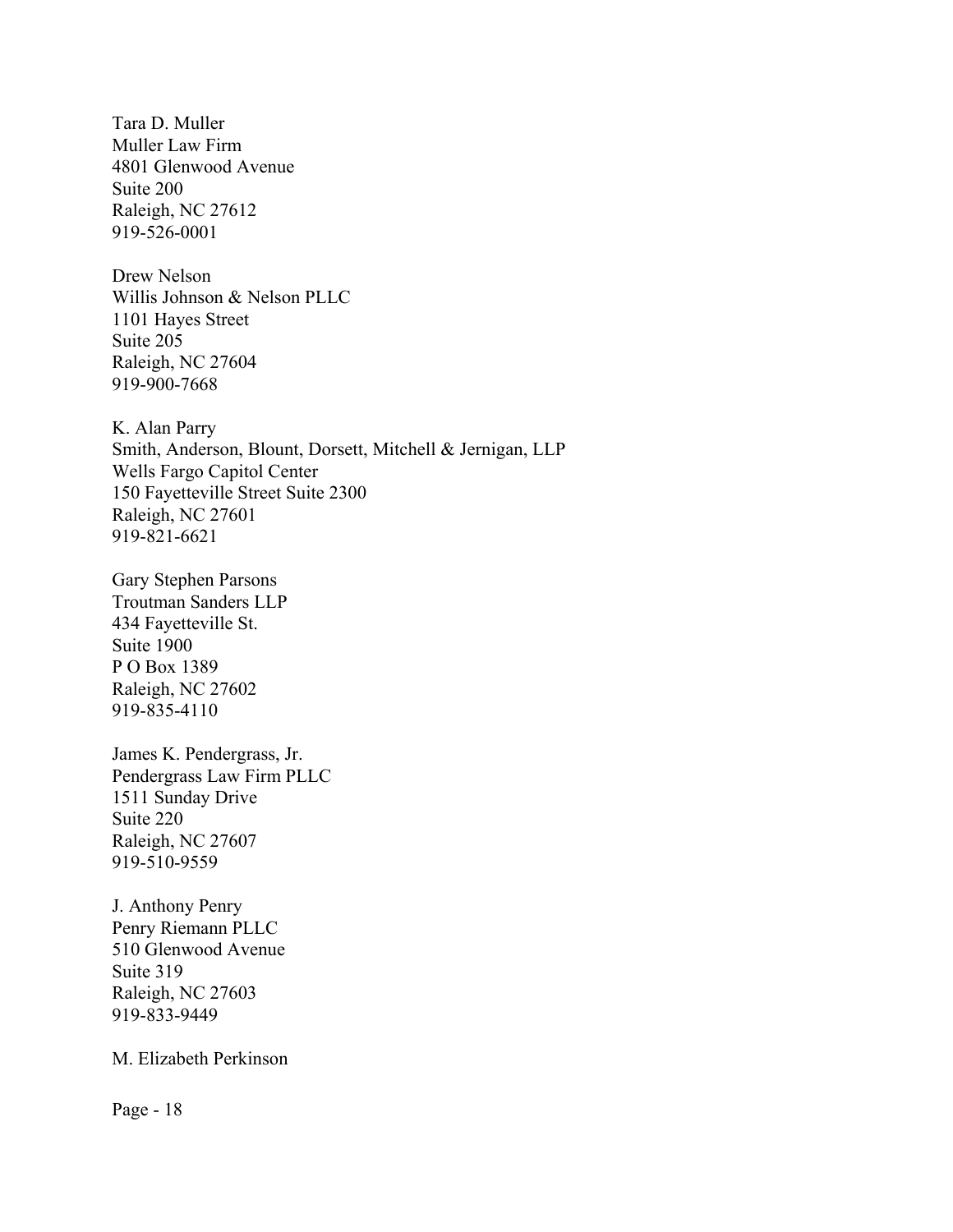Carolina Dispute Resolution 2316 Hoot Owl Court Raleigh, NC 27603 919-724-6850

Lacy N. Presnell Burns Day & Presnell PA 2626 Glenwood Avenue Suite 560 Raleigh, NC 27608 919-782-1441

James R. Roberts III Lewis & Roberts 3700 Glenwood Avenue Suite 410 Raleigh, NC 27619-7529 919-981-0191

Peter J. Sarda Wallace Nordan & Sarda LLP Glenwood Plaza 3605 Glenwood Avenue Suite 240 Raleigh, NC 27612 919-782-9322

James S. Schenck IV Conner Gwyn Schenck PLLC P O Box 30933 Raleigh, NC 27622 919-789-9242

Elizabeth D. Scott Williams Mullen 301 Fayetteville Street Suite 1700 P O Box 1000 Raleigh, NC 27601 919-971-4004

Kieran J. Shanahan Shanahan Law Group PLLC 128 E. Hargett Street Suite 300 Raleigh, NC 27601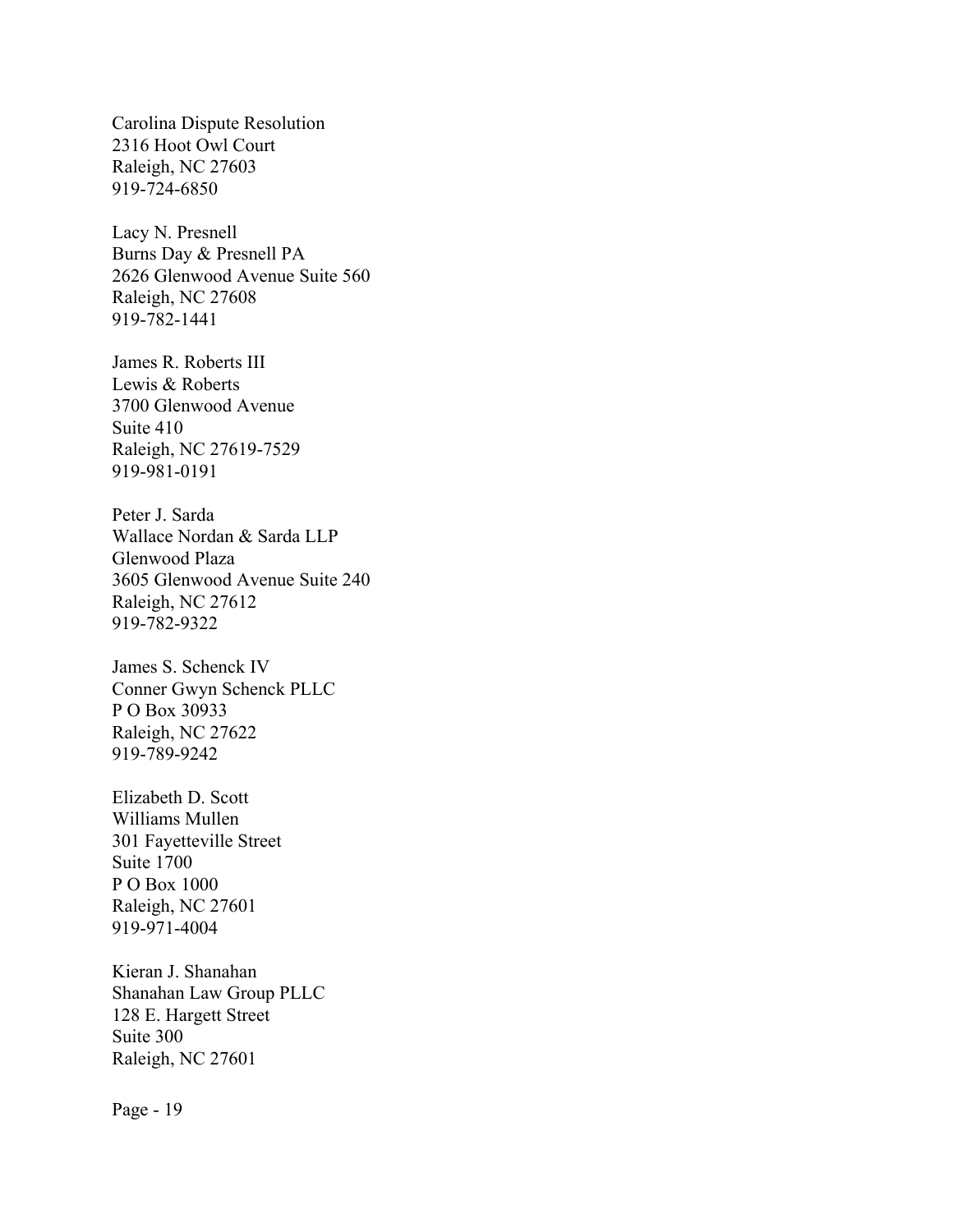#### 919-865-9494

John L. Shaw Poyner Spruill 301Fayetteville Street Suite 1900 Raleigh, NC 27601 919-783-2809

M. Elizabeth Wade Carolina Dispute Resolution P O Box 91494 Raleigh, NC 27675 919-951-7800

William A. Webb Shanahan Law Group PLLC 128 E. Hargett Street Suite 300 Raleigh, NC 27601 919-856-9494

Monica Webb-Shackleford 9121 Anson Way Suite 200 Raleigh, NC 27615 919-578-9032

Michael E. Weddington Smith Anderson Blount Dorsett Mitchell & Jernigan, LLP P O Box 2611 2500 Wachovia Capital Center Raleigh, NC 27602-2611 919-821-6623

Thomas R. West Poyner & Spruill 3600 Glenwood Avenue P O Box 10096 (Raleigh, NC 27605) Raleigh, NC 27612 919-783-2897

Barbara (Bonnie) Weyher Yates McLamb & Weyher LLP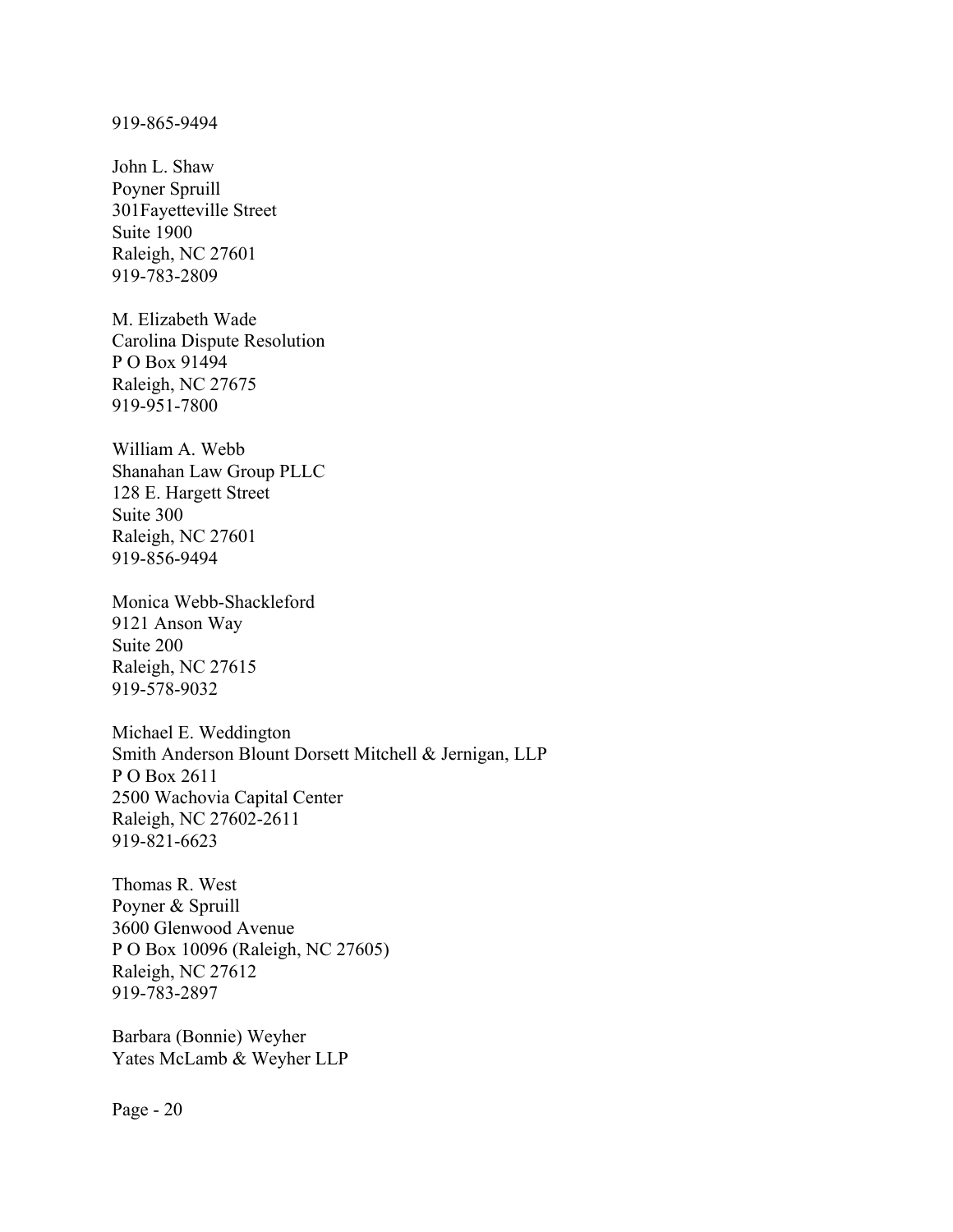One Bank of America Plaza 421 Fayetteville Street Suite 1200 Raleigh, NC 27601 919-835-0090

Kimberly Wilson White Wilson Law 434 Fayetteville Street Suite 2060 Raleigh, NC 27601 919-890-0180

Linda K. Wood 4609 Gramercy Court Raleigh, NC 27609 919-809-7309

Samuel T. Wyrick III Wyrick Robbins Yates & Ponton LLP 4101 Lake Boone Trail Suite 300 Raleigh, NC 27607 919-781-4000

# **Research Triangle Park:**

John J. Bowers Womble Carlyle Sandridge & Rice P O Box 13069 Research Triangle Park, NC 27709 919-484-2387

#### **Sanford:**

Ronald L. Perkinson P O Box 2339 Sanford, NC 27331 919-499-4387

## **Smithfield:**

David Mills Attorney at Law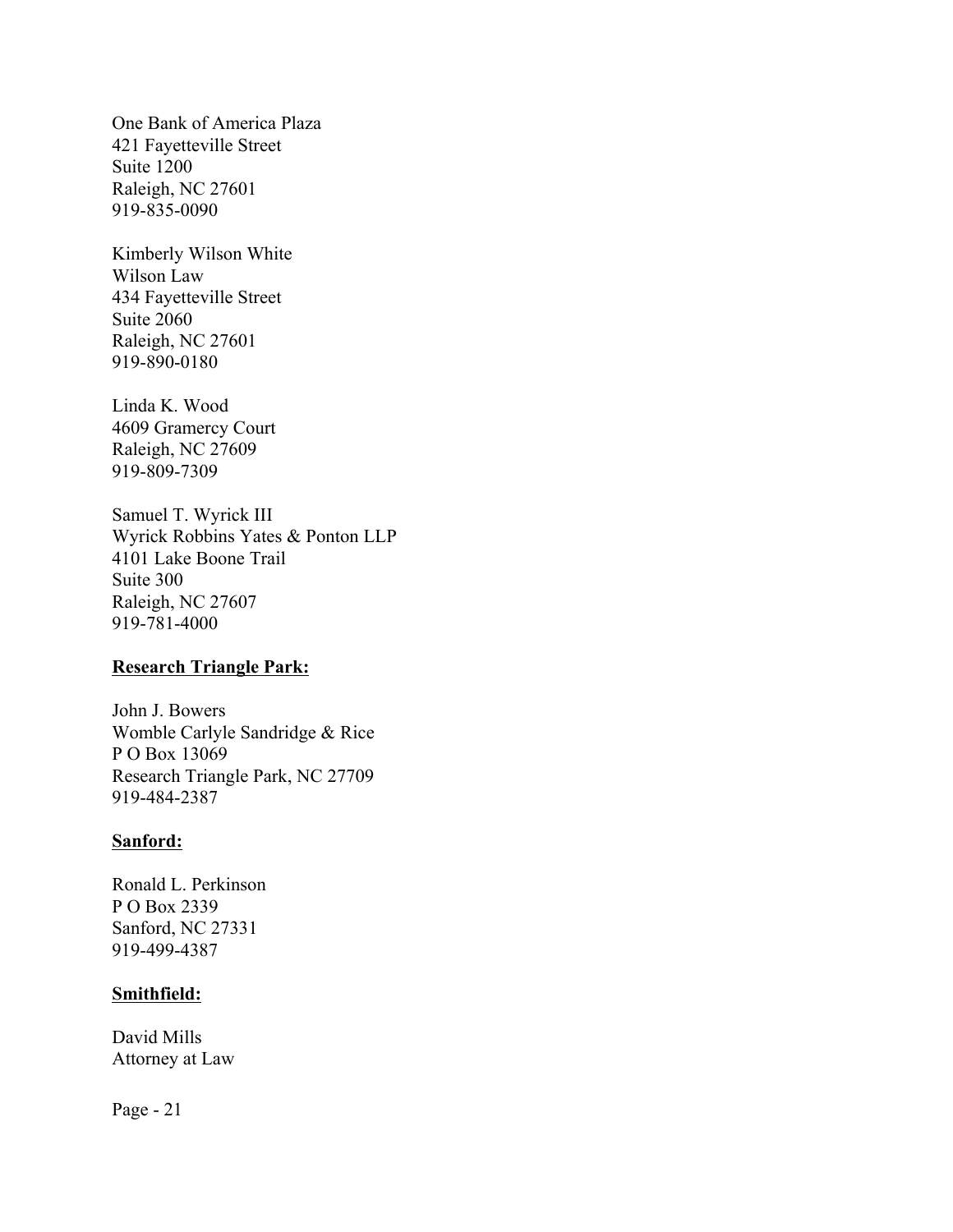1559-B Booker Dairy Road Smithfield, NC 27577 919-934-7235

## **Southport:**

J. Allen Kerr, Jr. 4198 Ashfield Place Southport, NC 24861 910-477-9148

# **Swansboro:**

Michael G. Curtis Law Office of Michael G. Curtis, P.C. P O Box 842 Swansboro, NC 28584 910-326-2800

Mark Stevens Dispute Resolution Services P O Box 1598 Swansboro, NC 28584 919-393-6403

# **Tarboro:**

Grover Prevatte Hopkins Attorney at Law 212 N. Main Street Tarboro, NC 27886-5008 252-823-1156

# **Wendell:**

Joseph T. Howell Kirk Kirk Howell Cutler & Thomas LLP 200 North Pine Street P O Box 729 Wendell, NC 27591 919-365-6000

# **Wilmington:**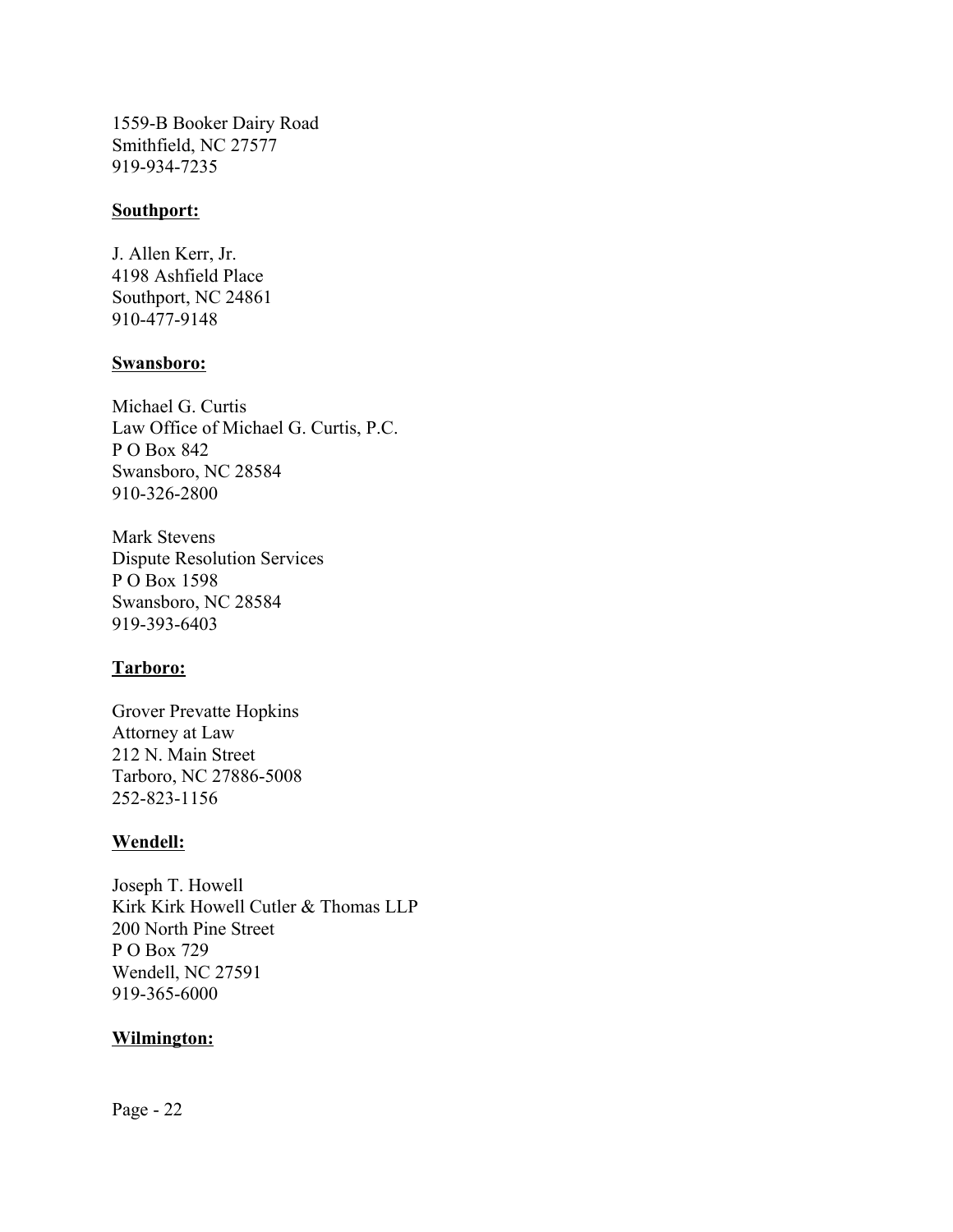Karen Boyle 1708 Chestnut Street Wilmington, NC 28405 910-762-2383

George T. Clark, Jr. Clark Newton Hinson & McLean LLP 509 Princess Street Wilmington, NC 28401 910-762-8743

Stephen D. Coggins Rountree Losee LLP P O Box 1409 Wilmington, NC 28402 910-763-3404

Auley M. Crouch III Block Crouch Keeter Behm & Sayed P O Box 4 Wilmington, NC 28402 910-763-2727

Justin K. Humphries The Humphries Law Firm PC 1904 Eastwood Road Suite 310-A Wilmington, NC 28403 910-332-0721

Scott E. Jarvis Attorney & Counselor at Law Landfall Executive Suites 1213 Culbreth Drive Wilmington, NC 28405 910-509-7123

Geoffrey A. Losee Rountree Losee LLP 2419 Market Street Wilmington, NC 28402-1409 910-763-3404

William Norton Mason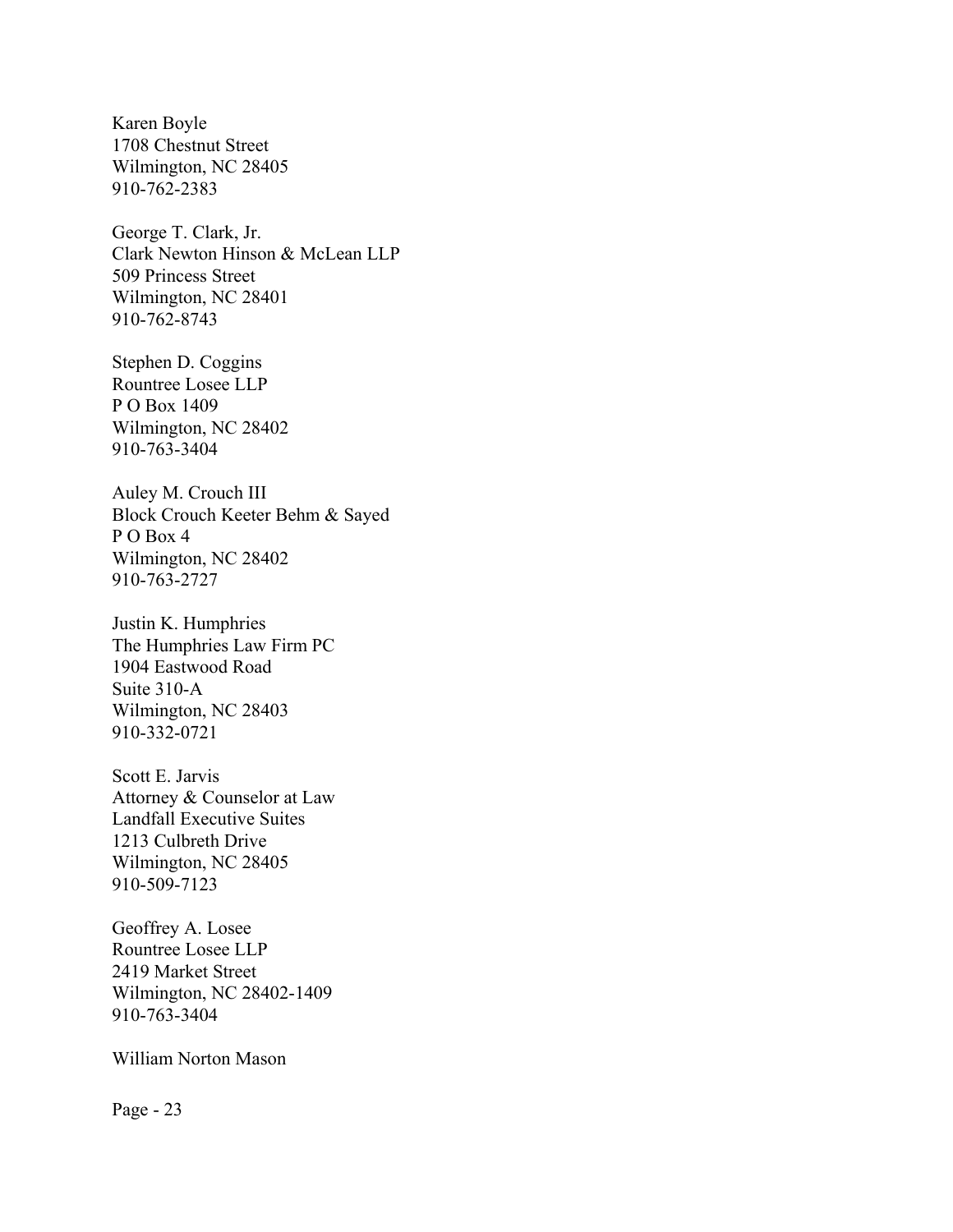Attorney at Law 228 North Front Street Suite 201 P O Box 1468 Wilmington, NC 28402 910-763-0403

E. Holt Moore III The Law Office of E. Holt Moore III 709 Princess Street P O Box 777 Wilmington, NC 28401 910-763-4500

John J. Murphy A D R Center, Inc. 104-C Cinema Drive Wilmington, NC 28403-910-362-8000

Denny Myers 126 Pecan Avenue Wilmington, NC 28403 910-262-6111

Steven P. Richards Attorney & Counselor at Law 107 Chestnut Street P O Box 2140 Wilmington, NC 28402 910-793-3832

Roger L. Young The Young Law Firm 1015 Ashes Drive Suite 201 Wilmington, NC 28405 910-256-3001

#### **Wilson:**

B. Perry Morrison, Jr. Morrison Law Firm PLLC P O Box 2046 4612 Nash Street North